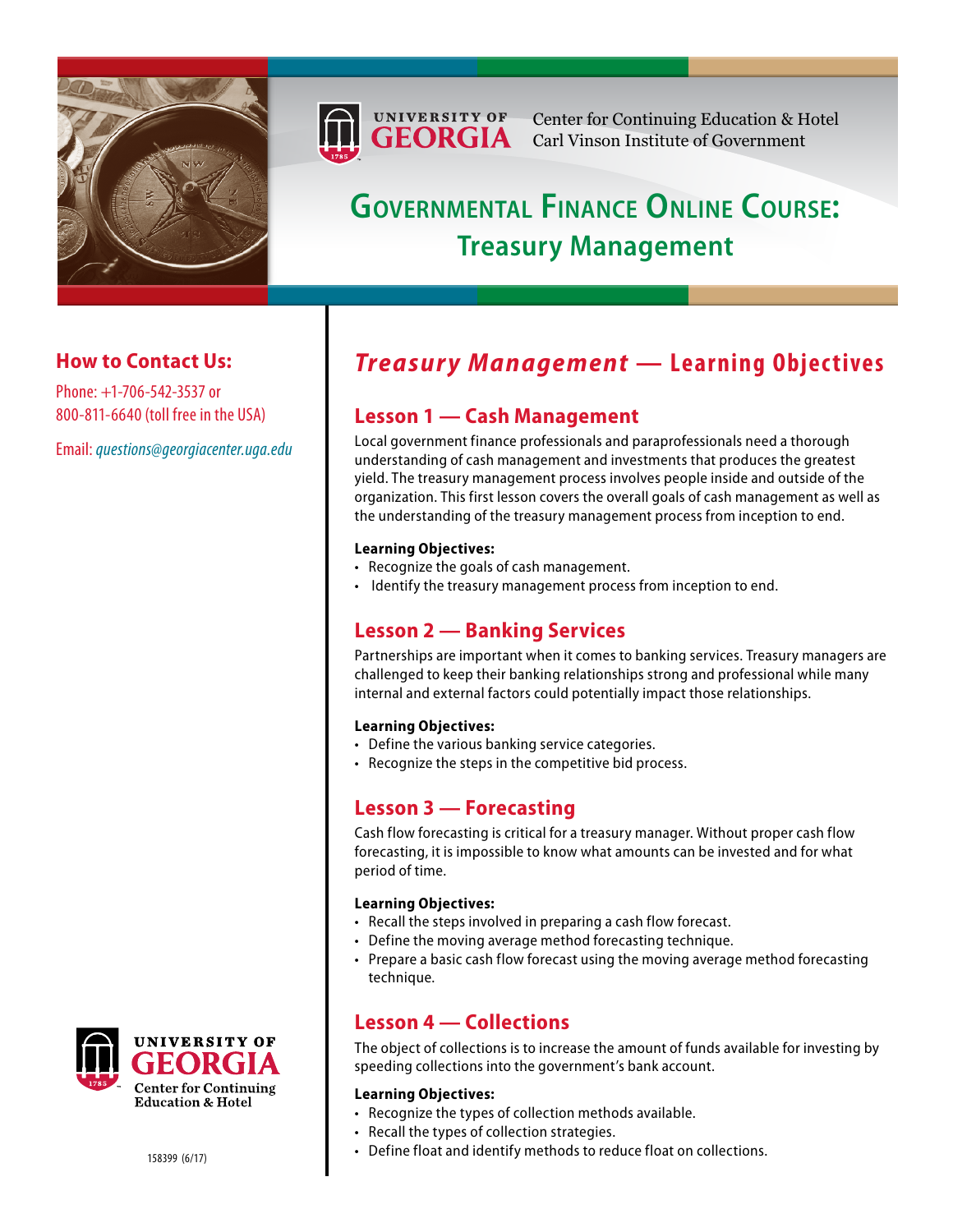### **Lesson 5 — Disbursements**

Disbursements should be timed so that they remove cash from the local government's treasury only at the last possible moment. A major goal of disbursement systems is to slow the payment of funds so that the maximum amount of funds possible is available for investment for the longest possible time. At the same time, the treasury manager must ensure that payments are made to creditors, suppliers and employees in a timely manner.

#### **Learning Objectives:**

- Cite the major goal of a disbursement system and the goal of the treasury manager in the area of disbursements.
- Differentiate between centralized and decentralized disbursements.
- Identify the types and characteristics of disbursements.
- List the components of disbursement float.
- Recognize how the use of electronic banking services optimizes disbursements.

### **Lesson 6 — Investments**

The safety of public funds should be the foremost objective in public fund management. The investment function can only take place after all of the other important activities of establishing banking relationships, understanding the inflow and outflow of revenues and disbursements and constructing a cash flow forecast. Once the investment process begins, investments become one of the most important responsibilities of the treasury manager's job.

#### **Learning Objectives:**

- Differentiate between law and policy in regard to treasury management.
- Recall the components of a strong investment policy.
- Identify types of investment instruments.

### **Lesson 7 — Internal Controls**

Internal controls are often said to be for the protection of the government's assets. What we don't understand sometimes is that while internal controls protect the government and its assets, they also protect the employee. Since safety is one of the primary goals of treasury management, treasury managers must be diligent in establishing and maintaining controls to prevent, detect, and correct fraud throughout treasury processes.

#### **Learning Objectives:**

- Recognize the importance of developing policies and procedures that include strong internal controls.
- Apply the basic concepts of good internal controls to treasury management.

### **Lesson 8 — Staffing and Supervision**

Cash and investment are high "at risk" assets for a government. Employing a welltrained, competent staff is one of the best government strategies to strengthen internal controls, not to mention produce safer investments that earn higher yields. Although this lesson is brief, don't be fooled into underestimating the role of staffing and supervision within the treasury function. Every organization differs in structure, but any time staffing and supervision of the treasury function are under consideration, be careful. These are the people who collect and invest the funds of the government.

#### **Learning Objectives:**

- Recognize the importance of proper staffing and supervision in treasury management.
- Define the overall purposes of the cash management professional office.
- Define the expectations of a cash manager's supervisor.